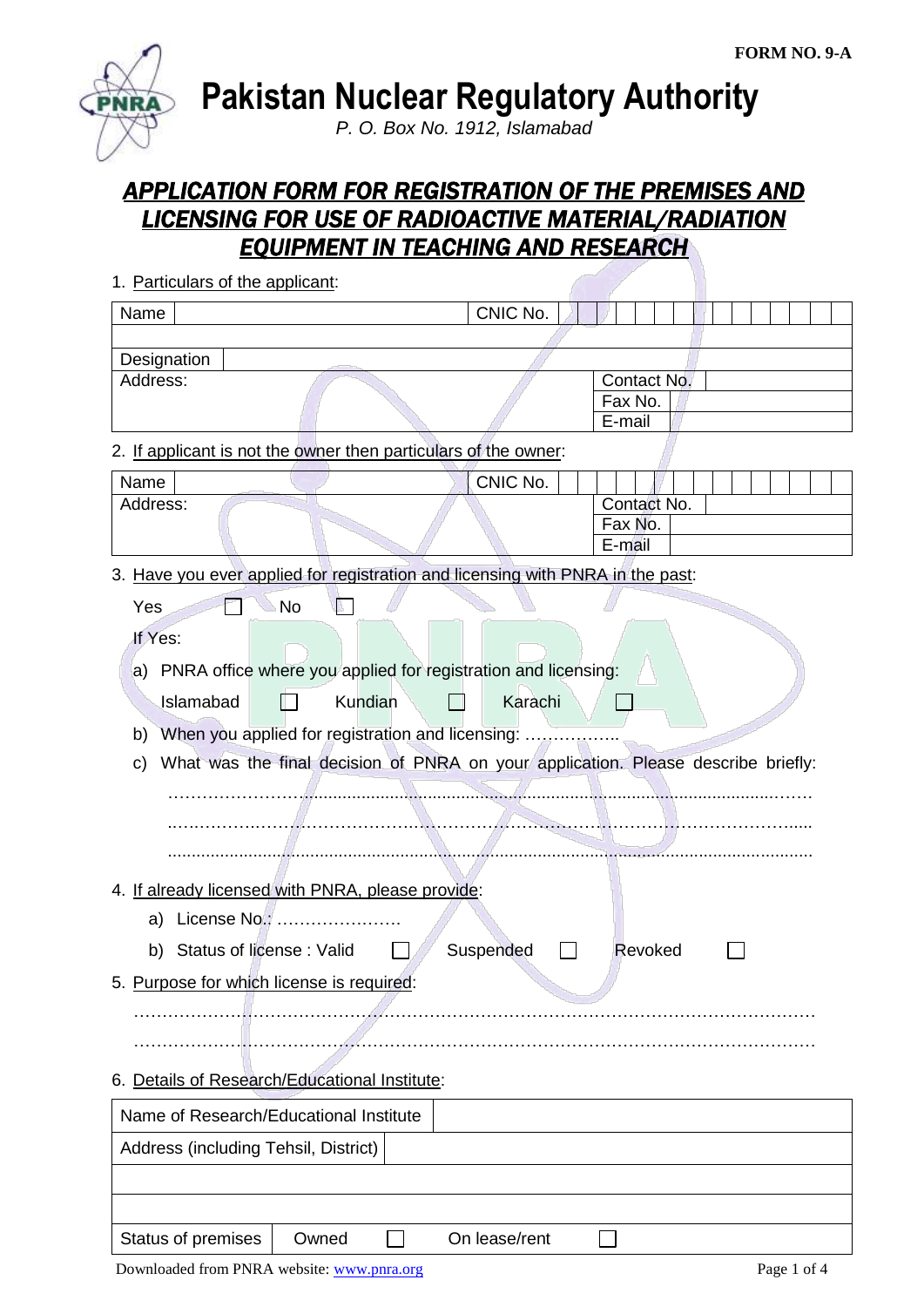#### 7. Specifications of Radioactive Material/Radiation Equipment:

### a) Sealed Radioactive Sources (SRS)

| Radionuclide(s) | Source<br>ID. No. | Model  <br>No. | Manufacturer | Initial<br>Activity<br>with Date | Present<br>Activity<br>with Date | Country of<br>Origin | Physical<br>Form |
|-----------------|-------------------|----------------|--------------|----------------------------------|----------------------------------|----------------------|------------------|
|                 |                   |                |              |                                  |                                  |                      |                  |
|                 |                   |                |              |                                  |                                  |                      |                  |
|                 |                   |                |              |                                  |                                  |                      |                  |
|                 |                   |                |              |                                  |                                  |                      |                  |
|                 |                   |                |              |                                  |                                  |                      |                  |

#### b) Unsealed Radioactive Sources (USRS)

| Radionuclide(s) | Manufacturer | Activity to be<br>purchased per month | Country of Origin | Purpose |
|-----------------|--------------|---------------------------------------|-------------------|---------|
|                 |              |                                       |                   |         |
|                 |              |                                       |                   |         |
|                 |              |                                       |                   |         |
|                 |              |                                       |                   |         |
|                 |              |                                       |                   |         |

### c) Radiation Equipment (XRD, XRF etc.)

| Apparatus<br>Type | Sr./ID. No. | Model<br>No. | Manufacturer | <b>Maximum</b><br>Voltage (kV) | Maximum<br>Current (mA) | Country of<br>Origin |
|-------------------|-------------|--------------|--------------|--------------------------------|-------------------------|----------------------|
|                   |             |              |              |                                |                         |                      |
|                   |             |              |              |                                |                         |                      |
|                   |             |              |              |                                |                         |                      |
|                   |             |              |              |                                |                         |                      |
|                   |             |              |              |                                |                         |                      |

### 8. Particulars of Radiation Protection Officer(s)/Radiation Worker(s) etc.:

| Name | Designation   CNIC No. | Age | Qualification | Experience/Training |
|------|------------------------|-----|---------------|---------------------|
|      |                        |     |               |                     |
|      |                        |     |               |                     |
|      |                        |     |               |                     |
|      |                        |     |               |                     |
|      |                        |     |               |                     |

## 9. Radiation monitoring equipment:

| Type of    | Sr./ID. | Model | Manufacturer | Radiation | Energy &      | Purpose          | Date of     |
|------------|---------|-------|--------------|-----------|---------------|------------------|-------------|
| Instrument | No.     | No.   |              | Detected  | Dose<br>Range | 0f<br>Monitoring | Calibration |
|            |         |       |              |           |               |                  |             |
|            |         |       |              |           |               |                  |             |
|            |         |       |              |           |               |                  |             |
|            |         |       |              |           |               |                  |             |
|            |         |       |              |           |               |                  |             |
|            |         |       |              |           |               |                  |             |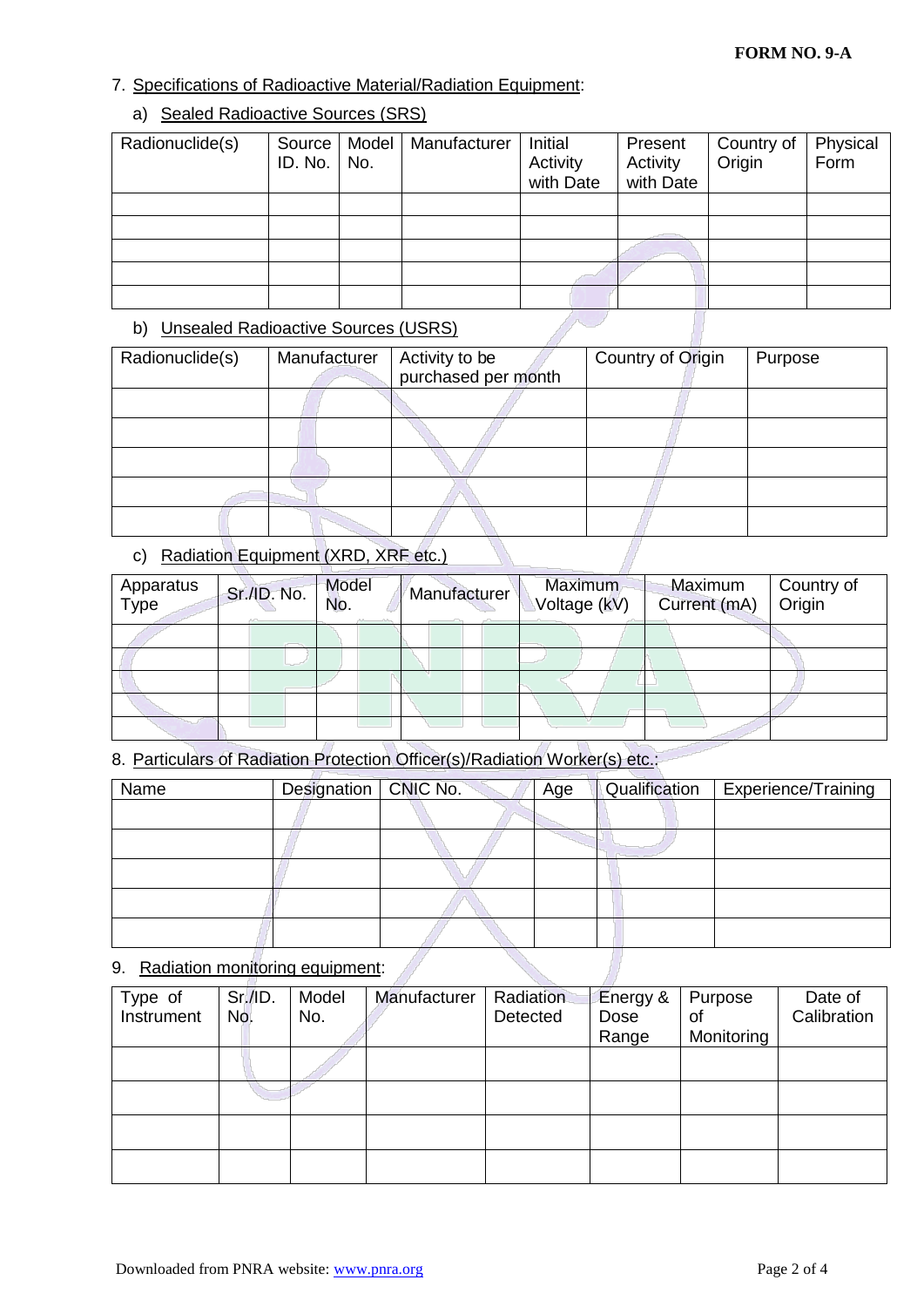10. Arrangements for safety and security of radioactive source(s):

………………………………………………………………………………………………………..

11. Details of available Personal Protective Equipment (PPE):

………………………………………………………………………………………………………..

…...........................................................................................................................................

12. Management of Disused Sealed Radioactive Sources (DSRS)/Radioactive Waste:

………………………………………………………………………………………………………. …..........................................................................................................................................

- 13. Arrangements for personal dose monitoring:
	- a) Type of Dosimeter (Film/TLD etc.): ....................................................................
	- b) Dosimetry Service Provider Name: ....................................................................
	- c) Frequency of Dosimeter Exchange for Dose Assessment: ................................

#### 14. License Fee Information:

a) License fee may be submitted via **Askari Bank** (All branches). The Askari bank challan may be obtained from respective Regional Directorate or may be downloaded from:<https://www.pnra.org/bankChalan.asp>

OR

b) License fee may be submitted via Pay Order/Bank Draft in favor of **"Director Finance PNRA, Islamabad".** In this case, please provide the following details:

Pay Order/Bank Draft No.: ………………………………………………………… Amount: ………………………………………………………………………………

Date: ………………………………………………………………………………….

Name of the Bank: …………………………………………………………………..

I, hereby, affirm that all the particulars given above are correct to the best of my knowledge and belief and I undertake to abide by the provisions of PNRA Ordinance - 2001, Regulations for the Licensing of Radiation Facility (ies) other than Nuclear Installation(s) - PAK/908, all other applicable PNRA Regulations, imposed license conditions and directives issued by the Authority from time to time including any guidelines or amendments/revisions issued thereto.

| Signature of the Owner: | Signature of the Applicant: |
|-------------------------|-----------------------------|
| Dated:                  | Dated:                      |
|                         | Seal of Office:             |

 $\overline{\phantom{a}}$  ,  $\overline{\phantom{a}}$  ,  $\overline{\phantom{a}}$  ,  $\overline{\phantom{a}}$  ,  $\overline{\phantom{a}}$  ,  $\overline{\phantom{a}}$  ,  $\overline{\phantom{a}}$  ,  $\overline{\phantom{a}}$  ,  $\overline{\phantom{a}}$  ,  $\overline{\phantom{a}}$  ,  $\overline{\phantom{a}}$  ,  $\overline{\phantom{a}}$  ,  $\overline{\phantom{a}}$  ,  $\overline{\phantom{a}}$  ,  $\overline{\phantom{a}}$  ,  $\overline{\phantom{a}}$  $\frac{1}{2}$  ,  $\frac{1}{2}$  ,  $\frac{1}{2}$  ,  $\frac{1}{2}$  ,  $\frac{1}{2}$  ,  $\frac{1}{2}$  ,  $\frac{1}{2}$  ,  $\frac{1}{2}$  ,  $\frac{1}{2}$  ,  $\frac{1}{2}$  ,  $\frac{1}{2}$  ,  $\frac{1}{2}$  ,  $\frac{1}{2}$  ,  $\frac{1}{2}$  ,  $\frac{1}{2}$  ,  $\frac{1}{2}$  ,  $\frac{1}{2}$  ,  $\frac{1}{2}$  ,  $\frac{1$